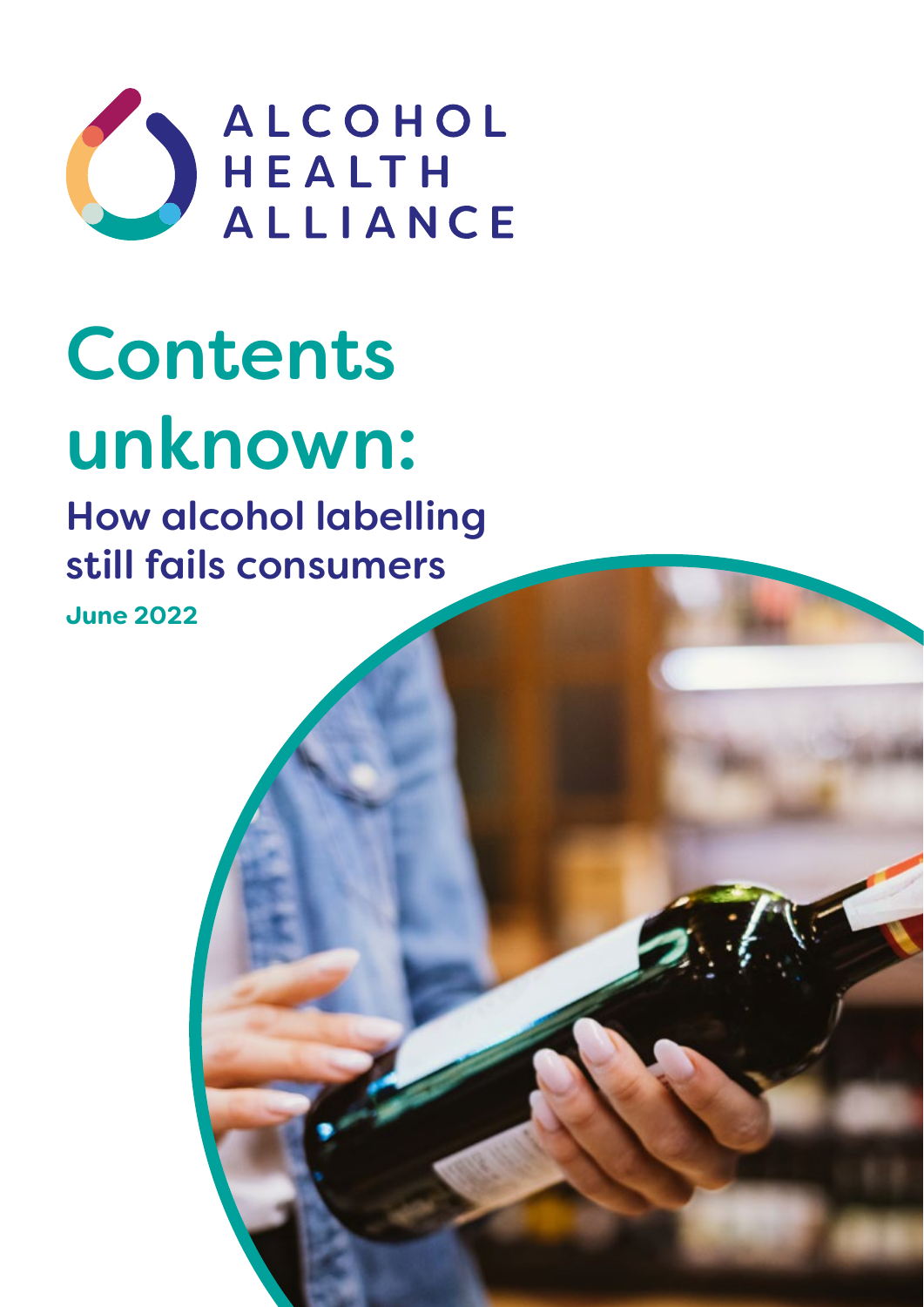### Contents

| Methodology                                                           |   |  |
|-----------------------------------------------------------------------|---|--|
| <b>Results</b>                                                        | 4 |  |
| <b>Chief Medical Officers' low-</b><br>1.<br>risk drinking guidelines | 4 |  |
| 2.<br>Health warnings                                                 | 5 |  |
| Nutritional information<br>3.                                         | 5 |  |
| Unit information<br>4.                                                | 6 |  |
| 5.<br>Other warnings                                                  | 6 |  |
| 6.<br>Signposting to further<br>information                           | 7 |  |
| Legibility and presentation<br>7.                                     | 7 |  |
| <b>Conclusion</b>                                                     |   |  |

One in three labels do not display the up-to-date CMOs' drinking guidelines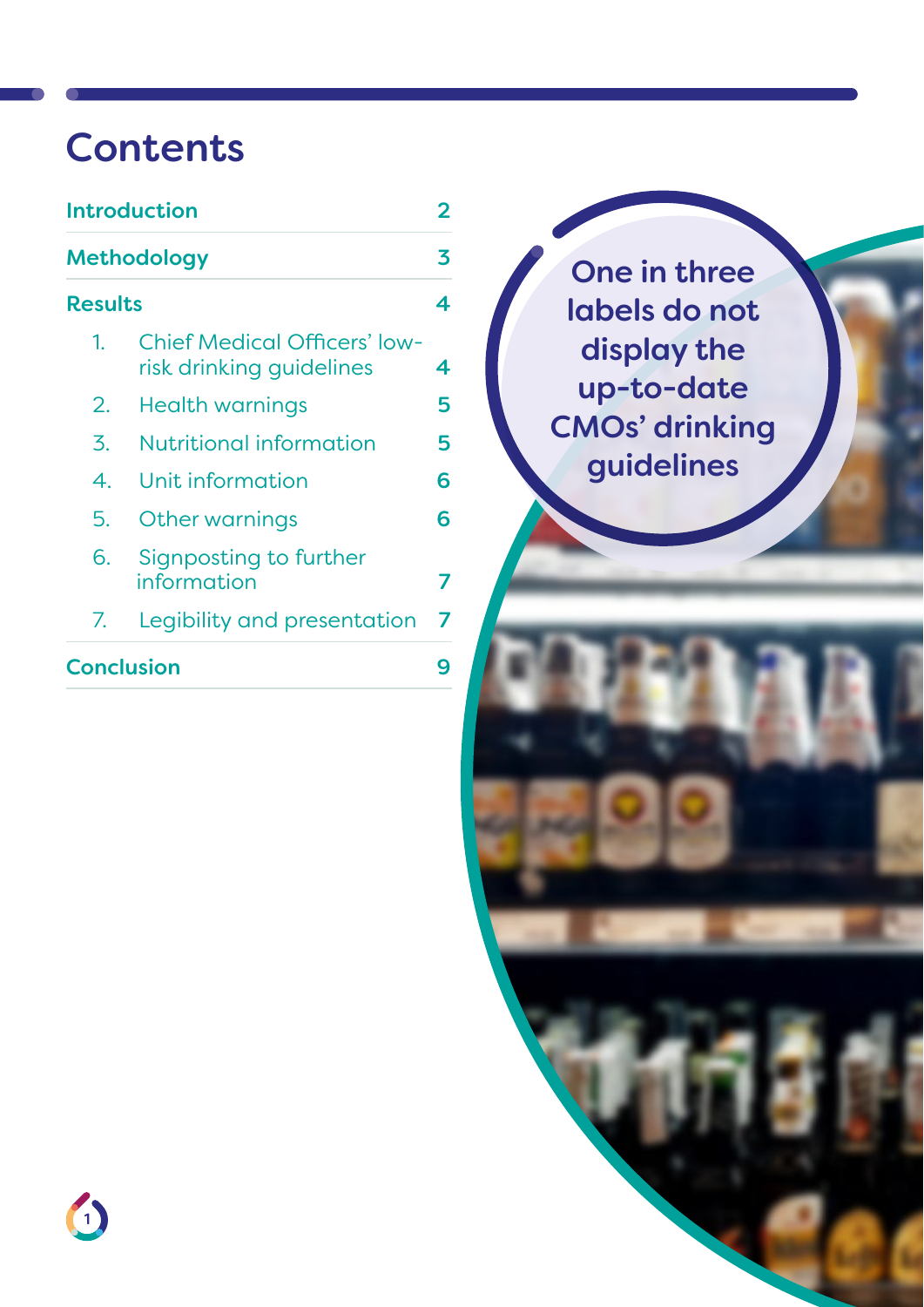### <span id="page-2-0"></span>Introduction

This report is a follow-on to the Alcohol Health Alliance's 2020 report *Drinking in the dark: How alcohol labelling fails consumers*.1 It looks at whether essential information, such as the low-risk drinking guidelines, ingredients, calories and other health information, is provided on alcohol labels.

Alcohol is linked to over 200 health conditions and diseases, including seven types of cancer and heart disease.2 It has become the biggest risk factor for death, ill health and disability among 15-to-49-year-olds in the UK.3 Alcohol also contributes significantly to calorie intake: of adults who drink, nearly 10% of their daily calorie intake comes from alcohol.4

Yet, people are unaware of the harm alcohol can cause. Just a quarter of Brits know that alcohol is a causal factor in breast cancer and only a fifth can correctly identify the Chief Medical Officers' (CMOs') low-risk drinking guidelines. Moreover, only one in five people know how many calories are in a pint of beer.<sup>5</sup>

Unlike other food and drink products, alcohol labels are not required to display this information. They only need to show the volume of the container, the drink's strength (alcohol by volume, ABV) and whether any of the 14 most common allergens are present. All other information is included voluntarily. This means that there is currently more product information on a bottle of orange juice than on a bottle of beer.

People have a right to know this information, as it enables them to make informed choices about their health, through deciding what and how much they drink. Providing more information on alcohol labels is an easy and effective way to increase awareness about the risks associated with alcohol.6 There is wide public support for improved alcohol labelling, with more than half of the British population wanting units, sugar and calorie information on alcohol labels.7

<sup>6</sup> Hobin, E. et al. (2022). [Enhanced Alcohol Container Labels: A Systematic Review.](https://www.ccsa.ca/sites/default/files/2022-02/CCSA-Enhanced-Alcohol-Container-Labels-Systematic-Review-Report-en.pdf) Canadian Centre on Substance Use and Addiction. 7 Alcohol Health Alliance UK (2021). [Great British public and leading health experts back changes to alcohol labelling.](https://ahauk.org/news/great-british-public-and-leading-health-experts-back-changes-to-alcohol-labelling/)



<sup>1</sup> Alcohol Health Alliance UK (2020). [Drinking in the dark: How alcohol labelling fails consumers.](https://ahauk.org/wp-content/uploads/2020/08/DRINKING-IN-THE-DARK.pdf)

<sup>2</sup> World Health Organization (September 2018). [Fact sheets: alcohol.](https://www.who.int/news-room/fact-sheets/detail/alcohol)

<sup>3</sup> VizHub - GBD Results (2019). [Global Health Data Exchange,](https://vizhub.healthdata.org/gbd-results/) Institute for Health Metrics and Evaluation, University of Washington. 4 Bates, B. et al. (2014). [National Diet and Nutrition Survey: Results from Years 1, 2, 3 and 4 \(combined\) of the Rolling Programme](https://assets.publishing.service.gov.uk/government/uploads/system/uploads/attachment_data/file/594361/NDNS_Y1_to_4_UK_report_full_text_revised_February_2017.pdf) (2008/2009-2011/2012).

<sup>5</sup> Alcohol Health Alliance UK (2018). [How we drink, what we think.](http://ahauk.org/what-we-think-2018/) Alcohol Health Alliance UK (2021). Just one in five Brits know how [many calories are in a glass of wine](https://ahauk.org/news/just-one-in-five-brits-know-how-many-calories-are-in-a-glass-of-wine/).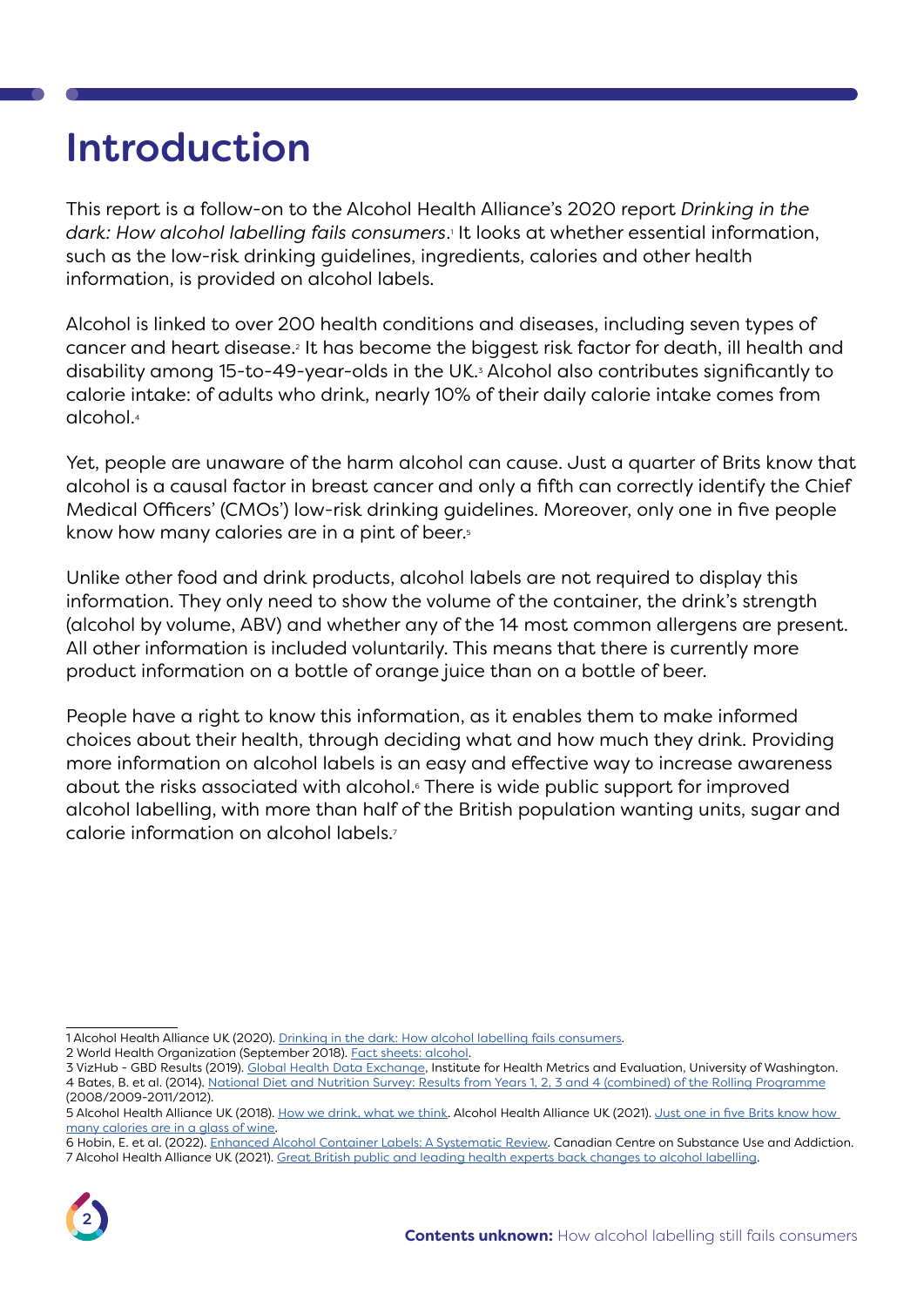# <span id="page-3-0"></span>Methodology

This research follows on from the AHA's 2020 report *Drinking in the dark: How alcohol labelling fails consumers*. It aims to understand if and how alcohol product labels display health and nutritional information in 2022.

Photographic data was collected between 2 March and 4 April 2022 by staff from AHA member organisations. Data collection took place at 29 large and small supermarkets and off-licences across the UK. Each data collector was asked to photograph the labels of 15-20 products of a specific beverage category. The categories included beer, cider, red wine, white wine, sparkling wine/prosecco, ready-to-drink beverages (RTDs), spirits and liqueurs.

**Labels were assessed based on the inclusion or omission of the following information:** 

- **> up-to-date UK Chief Medical Officers' low-risk drinking guidelines**
- **> outdated or foreign drinking guidelines**
- **> general health warning**
- **> specific cancer warning**
- **> full list of ingredients**
- **> full nutritional information**
- **> calorie information**
- **> sugar content**
- **> unit information**
- **> warnings about pregnancy, drink-driving and age (either in text or pictogram format)**
- **> signposting to Drinkaware**

Data collectors were also asked to give an assessment of the legibility and presentation of the labels. As these assessments were subjective, the data was analysed for common themes, which are reported below.

This sampling approach resulted in 400 alcohol product labels. Following the removal of duplicate products – the same products with the same labels – 369 products were carried forward for analysis. Products of the same beverage, but with different labels or varying packaging – for example, a can and a glass bottle – were included in the analysis.

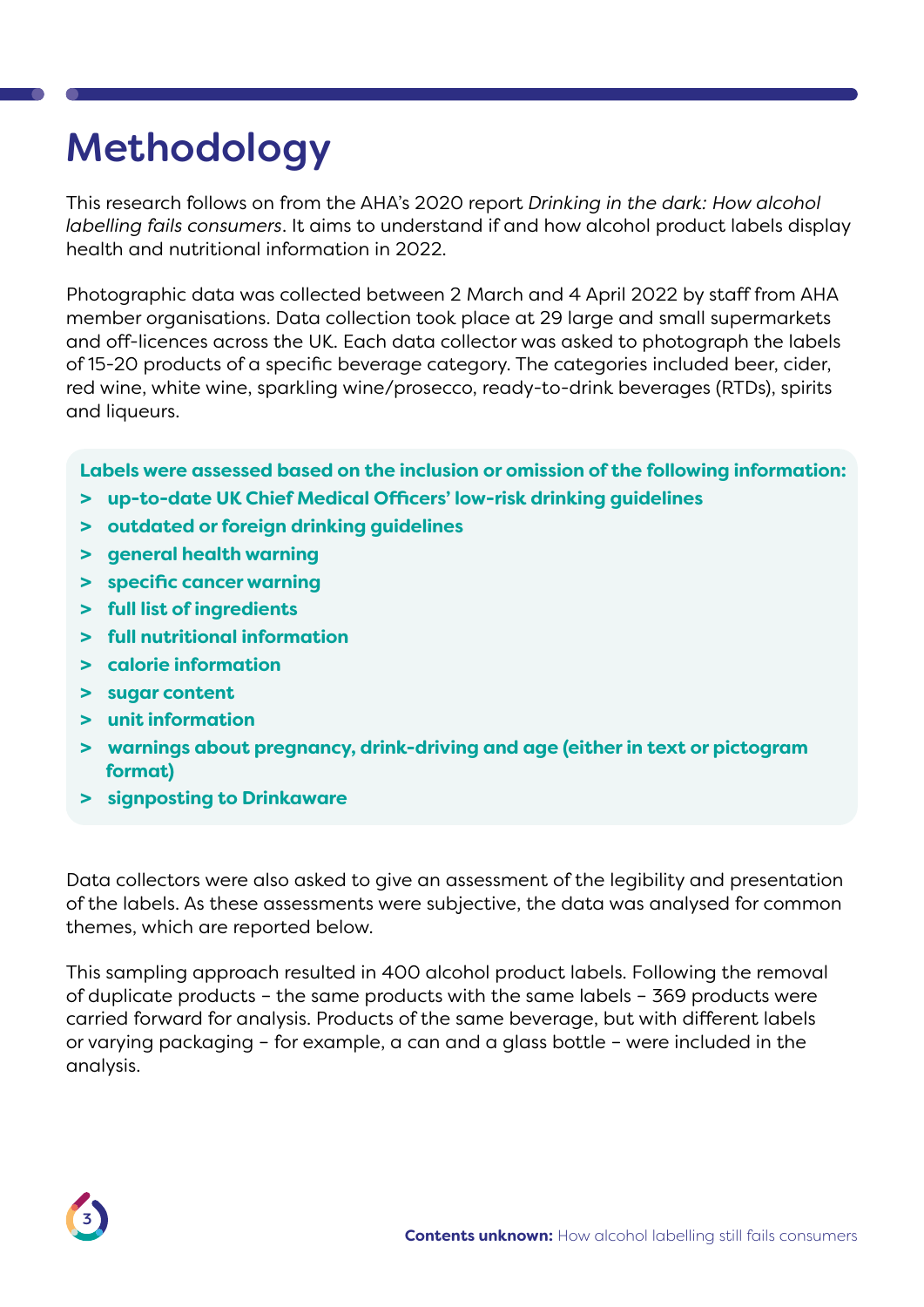### <span id="page-4-0"></span>Results

The results of the analysis are reported in Table 1. They show a mix of levels for the inclusion of various alcohol label elements. Figures from the previous AHA report – for which data was collected in 2019 – have also been included for reference.

#### *Table 1: Survey results*

| <b>Labelling element</b>       | 2022*            | 2019             |
|--------------------------------|------------------|------------------|
| Up-to-date CMOs'<br>quidelines | 65%              | 29%              |
| No quidelines                  | 29%              |                  |
| Old CMOs' guidelines           | 4%               |                  |
| Foreign CMOs' guidelines**     | $1\%$            |                  |
| General health warning         | 3%               | Only one product |
| Specific cancer warning        | Only one product |                  |
| Full list of ingredients       | 20%              | 28%              |
| Calories                       | 41%              | 37%              |
| Sugar content                  | 6%               |                  |
| Full nutritional information   | 5%               | 7%               |
| Unit information               | 85%              | 95%              |
| Pregnancy warning              | 97%              | 97%              |
| Drink drive warning            | 24%              | 26%              |
| Age warning                    | 16%              | 7%               |
| Signposting to Drinkaware      | 76%              |                  |

*\* Figures within a labelling element category might not add up to 100% due to rounding.* 

*\*\* Four products displayed both foreign guidelines as well as the up-to-date CMOs' guidelines. These were excluded from this count and included in the up-to-date CMOs' guidelines count.* 

#### Chief Medical Officers' guidelines

The current Chief Medical Officers' (CMOs') guidelines – which recommend not regularly drinking more than 14 units per week – were present on only 65% of products. Worryingly, 5% of products gave consumers wrong information by displaying old or foreign guidelines.

Over a third of products are not giving consumers accurate information about the drinking guidelines. This is despite agreements between the Government and the alcohol industry that labels would reflect the current CMOs' quidelines by September 2019.<sup>8</sup>

<sup>8</sup> Food Standards Agency (September 2017). ALCOHOLIC DRINK VOLUNTARY LABELLING UPDATE letter to Heads of Environmental [Health Service and Directors of Trading Standards Services.](https://webarchive.nationalarchives.gov.uk/ukgwa/20171207200436/https:/www.food.gov.uk/sites/default/files/enf-e-17-055.pdf)

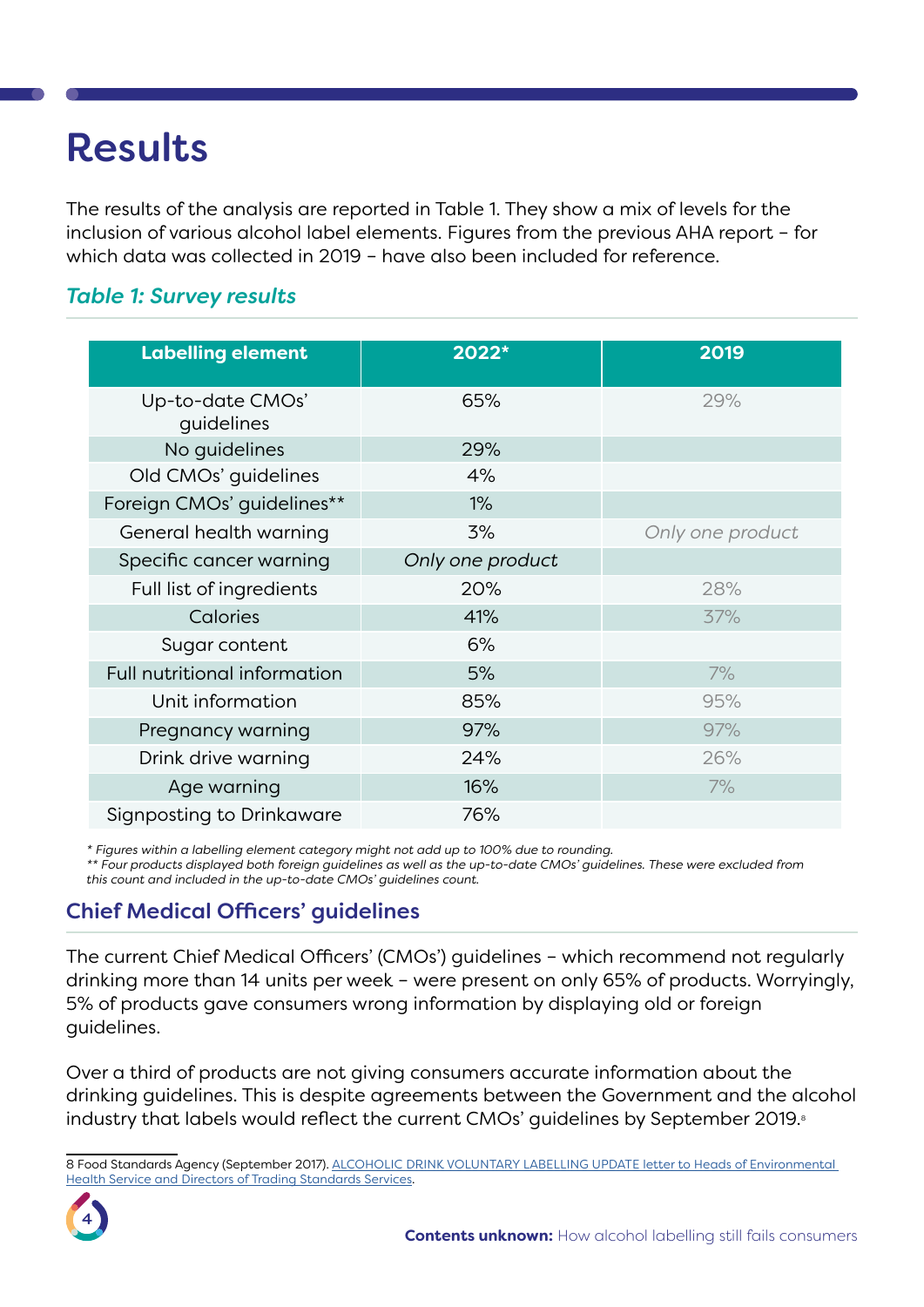While there has been some improvement in including the guidelines on labels since our previous report, this improvement is markedly lower than the figures reported by the industry-funded Portman Group in November 2021.9

It is unacceptable, that almost three years after the deadline agreed by the Government and alcohol industry, one in three products still fail to display the CMOs' guidelines. Self-regulation is not working. It is time for the Government to set clear requirements to ensure that consumers are given the correct drinking guidelines on every alcohol product they see.

#### <span id="page-5-0"></span>Health warnings

General health warnings or warnings about specific diseases and conditions associated with alcohol consumption are rarely included on alcohol labels, despite alcohol being classed as a Group 1 carcinogen.<sup>®</sup> Just 10 products ( $3\%$ ) showed a general health warning and only one product had a specific cancer warning. At the same time, tobacco products, also classed as Group 1 carcinogen, are required to display written and graphic health warnings, with requirements for minimum size and positioning.<sup>11</sup>

#### <span id="page-5-1"></span>Nutritional information

Very limited information was provided about product ingredients and nutrition. Just 20% of products displayed a full list of ingredients. Concerningly, only 5% of products displayed full nutritional information. 41% of products reported information on calorie content. Without this information available at the point of purchase, consumers are unable to make informed decisions about their consumption and their health.

Just 6% of products included sugar content on their labels. Alcoholic drinks can be very high in sugar and with no legal requirement to display sugar content on alcohol labels, drinkers may unwittingly surpass their daily sugar intake. Recent research by the Alcohol Health Alliance found a wide range of sugar content in different varieties of wine: from 0 to 15 teaspoons per bottle.<sup>12</sup> Similarly wide ranges have been detected in other alcoholic products, such as RTDs.13 With no two products exactly alike, it is evident that having sugar content, as well as other nutritional information, on product labels is highly important. This information is a requirement for other food and drink products and there is no reason why it should not be on alcoholic products too.

<sup>13</sup> Action on Sugar (2020). [Sugar content of ready-to-drink alcoholic beverages.](https://www.actiononsugar.org/media/actiononsugar/Alcohol-Survey-Report.pdf)



<sup>9</sup> The Portman Group (2021). [Informing alcohol consumers: 2021 UK Market Review](https://1kp8gk3a0fdl3qf9kb2wo9ei-wpengine.netdna-ssl.com/wp-content/uploads/2022/02/Market-Review-2021.pdf).

<sup>10</sup> International Agency for Research on Cancer (2022). [List of Classifications.](https://monographs.iarc.who.int/list-of-classifications/)

<sup>11</sup> Department of Health and Social Care (2021). [Tobacco packaging guidance.](https://assets.publishing.service.gov.uk/government/uploads/system/uploads/attachment_data/file/978513/tobacco-packaging-guidance-great-britain-april-2021.pdf)

<sup>12</sup> Alcohol Health Alliance (2022). [Sugar content in wine revealed: Health experts deem alcohol labelling 'woefully inadequate'.](https://ahauk.org/news/sugar-content-in-wine-revealed-health-experts-deem-alcohol-labelling-woefully-inadequate/)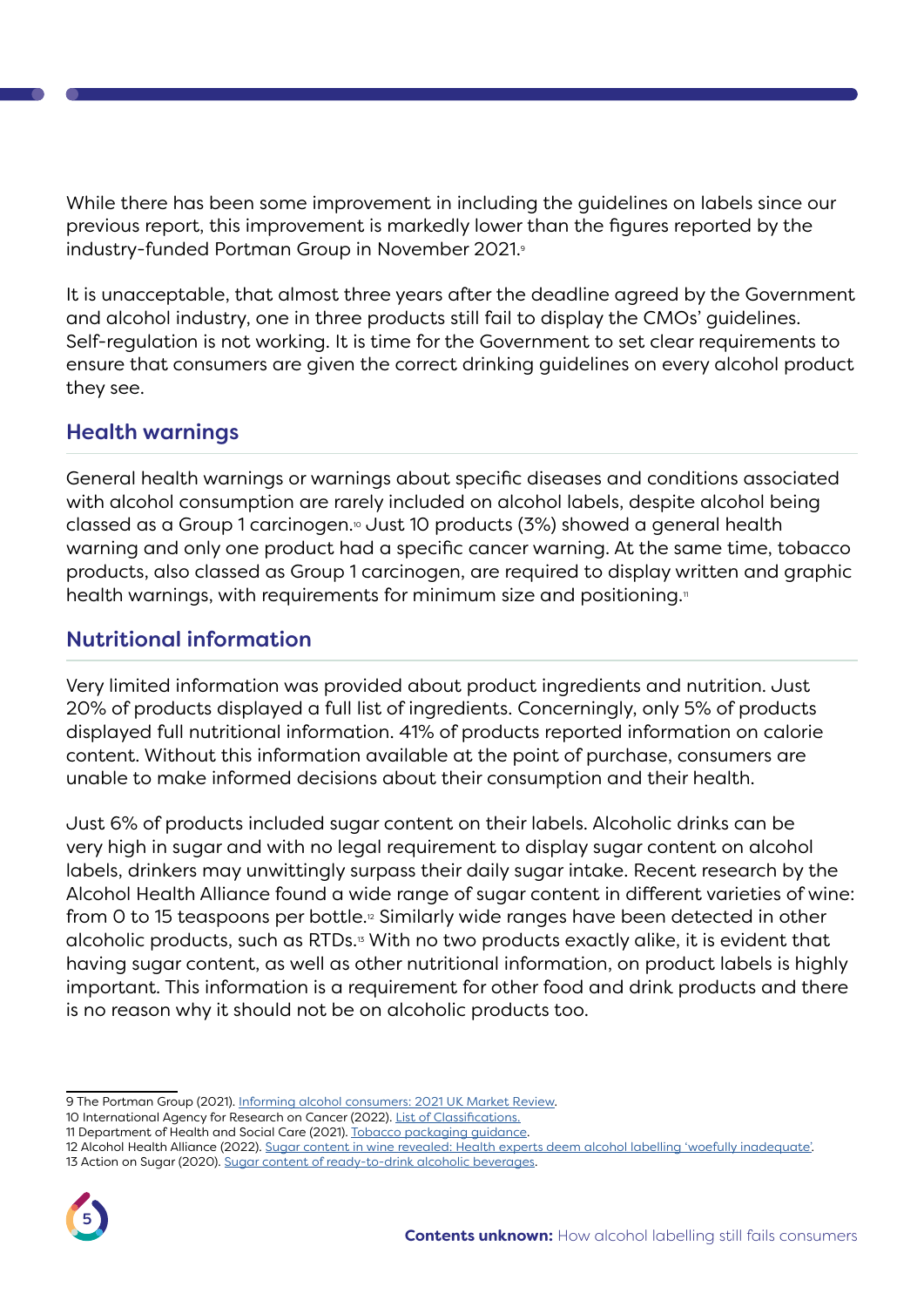#### <span id="page-6-0"></span>Unit information

Just 85% of products included unit information on their labels. Having unit information on labels is crucial for consumers to put the CMOs' guidelines into context and to enable them to monitor their consumption. There is also wide support for the measure, with 75% of the British public wanting the number of units on product labels.14

#### <span id="page-6-1"></span>Other warnings

There has been little change with regards to pregnancy and drink drive warnings. Pregnancy warnings were present on 97% of labels. Drink drive warnings were included on 24% of labels. Age warnings – reminders of the legal drinking age – are now present on 16% of labels. This is nowhere near high enough to reliably inform consumers of the law and the additional dangers of drinking in some contexts.

Moreover, data collectors found discrepancies in the inclusion of these elements on labels of the same product. Several products were identified that had almost the same label design, but on closer inspection one or more elements were present on one version of the label but missing on the other. Often, this did not seem to be due to a lack of space on the packaging. Instead this space was left empty (see pictures 1 and 2).



LES GROWN AND PICKED WITHIN 40 MILES OF OUR MILL PLES GROWN AND PICKED WITHIN 40 MILES OF OUR ARTISTICS.<br>NIS WATER, APPLE JUICE (FROM CONCENTRATE), SUGAR, NATIONAL AND ARTISTICS OF THE COLOR ARTIST OF THE COLOR ART<br>NIS WATER, APPLE JUICE (FROM COLORAL), EMERGY 1918 IL AN ENTS: WATER, APPLE JUICE LEROM CONCENTRATEL, SUGAR, BLUG, WALL, AND ANNO.<br>SUILPHITE, NUTRITIONAL VALUES PER 100ML: ENERGY 181KJ | 43KSAL, BEST BEFORE.<br>SUILPHITE, NUTRITIONAL VALUES PER 100ML: ENERGY NUNER, FOR MORE INFO NER LINITED, HEREFORD HR4 OLE. UK TRADE MARK OWNER, FOR MORE INFORMATION.<br>Her linited, hereford hr4 OLE. UK TRADE MARK OWNER, FOR MORE INFORMATION. LER LIMITED, HEREFORD HR4 OLE. UK TRADE MAKK UNINEK.FOR HOLE HIL OGENEDEN.<br>LCD.UK CONSUMER CARELINE 0345 303 0351 UKCUSTOMERSERVICENINCHSCIDER.CO.UK ASE ENJOY RESPONSIBLY HE UK CHIEF MEDICAL **PE UNES RECOMMEND** ULTS DO NOT REGULARLY **DRINK MORE THAN** 14 UNITS PER WEEK inkaware.co.u

*Picture 1 Picture 2*

14 Alcohol Health Alliance (2021). [Great British public and leading health experts back changes to alcohol labelling.](https://ahauk.org/news/great-british-public-and-leading-health-experts-back-changes-to-alcohol-labelling/)

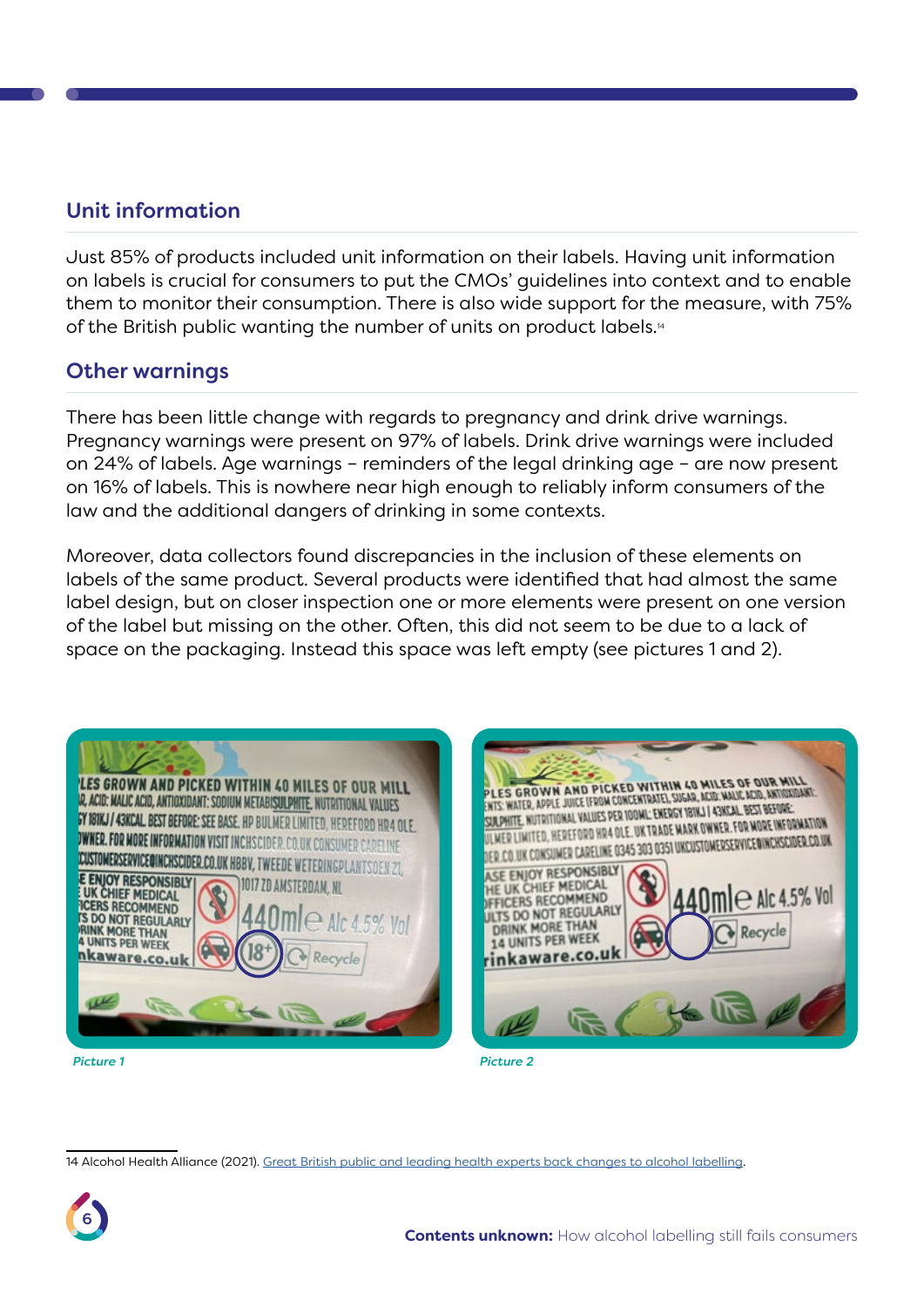#### <span id="page-7-0"></span>Signposting to further information

Data collectors were asked to record whether labels directed consumers to the alcoholindustry funded organisation Drinkaware for further information - 76% of products did so. This is concerning as there is significant evidence showing that alcohol-industry funded organisations are not always reliable sources of information. Research has found that some alcohol-industry funded organisations have misrepresented information about alcohol-related risks in the past and have used various techniques to place positive messages about drinking above alcohol harms.<sup>5</sup> The AHA believes that labels should instead refer people to independent and evidence-led websites, such as the NHS Alcohol Advice website or the Alcohol Change UK website.

#### <span id="page-7-1"></span>Legibility and presentation

It is not enough for these elements to just be on labels: their presentation matters as well. Our 2020 report included a detailed analysis of presentation, including on elements such as legibility, font sizes and colours. Rather than replicating this comprehensive analysis for this report, data collectors were asked for their subjective opinions and to note down particularly noteworthy examples.

Data collectors reported a wide range of positive and negative examples: some products featured health information in a separate and prominent area of the label, using large fonts and colour combinations that clearly separated it from the rest of the product design. At the other end of the spectrum, there were labels on which information and warnings were very difficult to see as they blended in with the rest of the packaging, used difficult to read colour combinations (such as black font on a blue background), or were mixed in with recycling symbols (see picture 3). In line with previous findings from 2020, the label sizes were commonly identified as too small to be legible.



*Picture 3*

<sup>15</sup> Petticrew, M. et al. (2017). [How alcohol industry organisations mislead the public about alcohol and cancer](https://onlinelibrary.wiley.com/doi/10.1111/dar.12596). Lim A. et al. (2019). [Pregnancy, Fertility, Breastfeeding, and Alcohol Consumption: An Analysis of Framing and Completeness of Information Disseminated](Pregnancy, Fertility, Breastfeeding, and Alcohol Consumption: An Analysis of Framing and Completeness of Information Disseminated by Alcohol Industry–Funded Organizations)  [by Alcohol Industry–Funded Organizations](Pregnancy, Fertility, Breastfeeding, and Alcohol Consumption: An Analysis of Framing and Completeness of Information Disseminated by Alcohol Industry–Funded Organizations). Petticrew, M. et al. (2020). [Dark Nudges and Sludge in Big Alcohol: Behavioral Economics,](https://onlinelibrary.wiley.com/doi/full/10.1111/1468-0009.12475)  [Cognitive Biases, and Alcohol Industry Corporate Social Responsibility.](https://onlinelibrary.wiley.com/doi/full/10.1111/1468-0009.12475) Peake, L. et al. (2021). [Analysis of the accuracy and complete](https://pubmed.ncbi.nlm.nih.gov/34480167/)[ness of cardiovascular health information on alcohol industry-funded websites](https://pubmed.ncbi.nlm.nih.gov/34480167/).

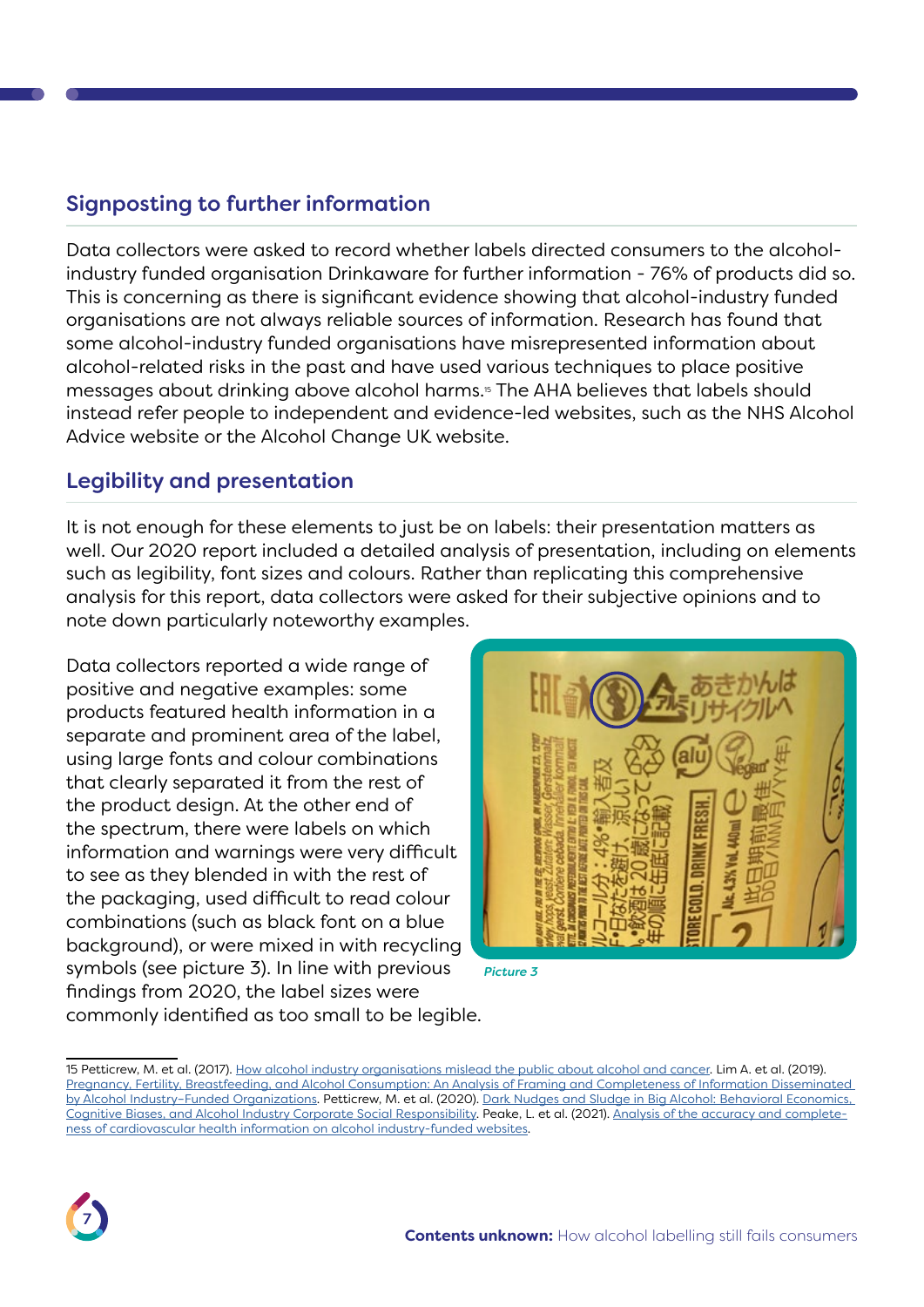Some labels had a mixture of positive and negative elements: for example, one product had a separate box for the CMOs' guidelines and a general health warning, but the drink driving and pregnancy warnings blended in with the rest of the green can colour. From a distance and in certain lights, it was unclear what the symbols were (see picture 4).

These examples show that in addition to specifying which elements should be on alcohol product labels, provisions will also have to be made about how these are presented, to ensure that they are effective in informing consumers.



*Picture 4*

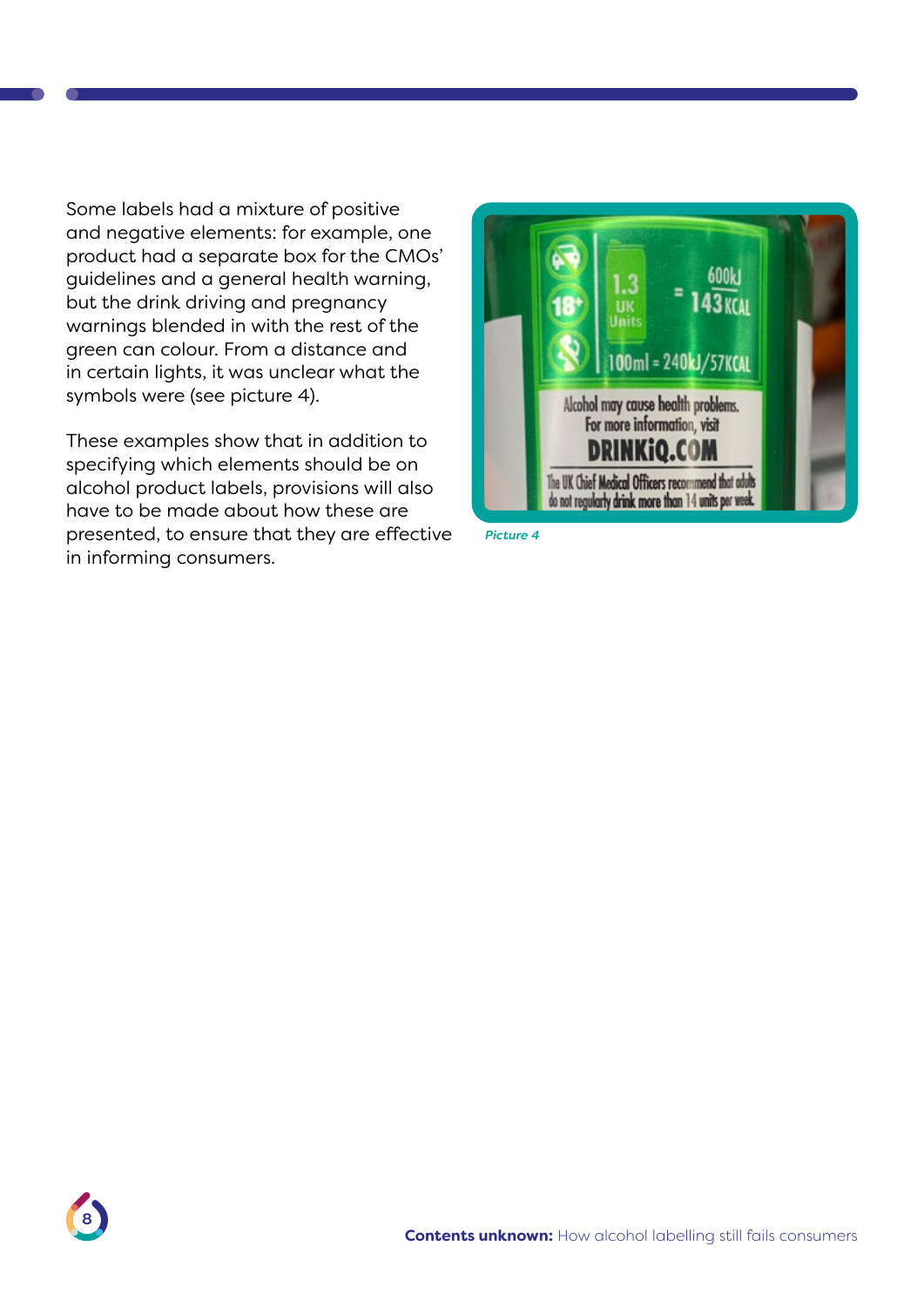# <span id="page-9-0"></span>Conclusion

Better alcohol labelling is urgently needed to provide consumers with the information they both want and need to make informed choices about their health, as well as to increase awareness of the harm alcohol causes.

Industry self-regulation has continued to fail to provide this information. In line with findings from 2020, the inclusion of crucial labelling elements has remained insufficient:

> More than a third of alcohol product labels fail to inform consumers of the UK Chief Medical Officers' low-risk drinking guidelines.

> Only a fifth of products provide full ingredients lists.

> Just 2 in 5 products include calorie information.

- > Only 6% of products include sugar content.
- > 15% of products do not include unit information.

It is clear that accurate and consistent labelling cannot be guaranteed as long as there are no requirements for these elements to be included on all labels. For all alcohol products to have consistent labelling, the Government needs to step in – like it did for food, non-alcoholic drink and tobacco products – and require alcohol products to display this information on the label.

#### The AHA recommends that:

1. The UK Government and devolved administrations must give a new or existing independent agency appropriate powers to require, monitor and enforce what appears on alcohol labels, working in the interests of public health and consumer rights and free from influence or interference from corporate interests.

2. The labelling requirements set by this agency should be guided by the considerations and best practice laid out in the World Health Organisation's major European review of alcohol labelling. In particular, label content and design should be specified, according to evidence of effectiveness of messaging, presentation (size, colour, etc.), and positioning on the container.

The Alcohol Health Alliance welcomed the Government's announcement to consult on alcohol product labelling in 2020. Given the findings of this report, we urge the Government to publish the consultation without further delay. For labels to be most effective, the consultation must include all the labelling elements outlined in this report.